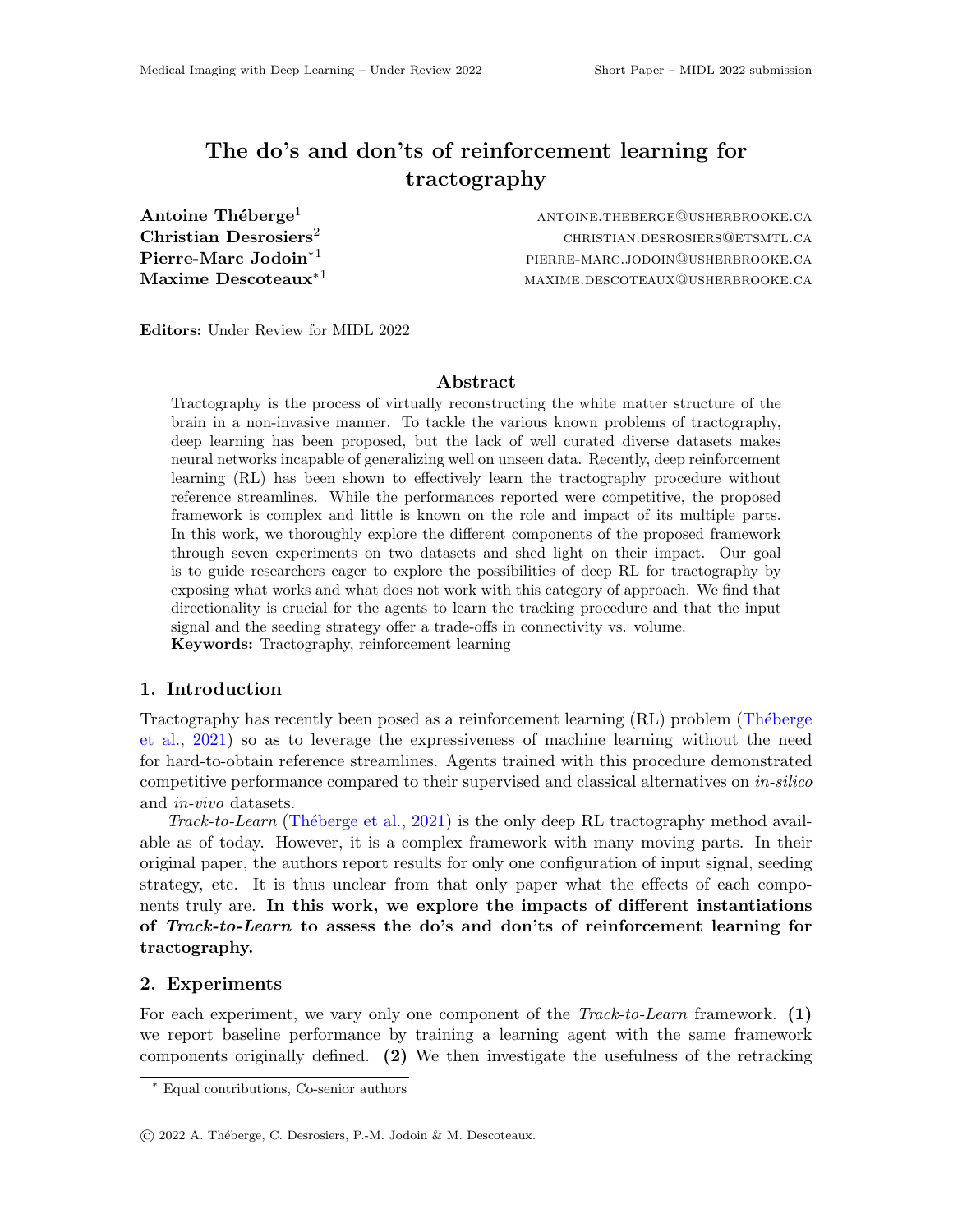procedure when seeding from the white matter (WM) by removing it. (3) We further investigate the effects of the seeding strategy by instead seeding from the gray-matter/whitematter interface  $(GM/WM)$ . (4) we gauge the effects of the components of the input signal by  $(4.1)$  using the raw diffusion signal instead of fiber ODF (fODF) SH coefficients,  $(4.2)$ removing the WM mask, (4.3) including 0 previous directions, (4.4) including 2 previous directions.

Two datasets were used for training and testing the agents: the FiberCup [\(Fillard et al.,](#page-2-1) [2011\)](#page-2-1) and the ISMRM2015 [\(Maier-Hein et al.,](#page-2-2) [2017\)](#page-2-2) synthetic phantoms. Per experiment and dataset, five agents were trained for 1000 epochs using the SAC algorithm [\(Haarnoja](#page-2-3) [et al.,](#page-2-3) [2018\)](#page-2-3). A grid-search on the learning rate and discount factor were done for each experiment and dataset. Actors and critics each use three-layer, 1024-neurons wide fully connected networks. The Adam optimizer was used to update weights. States  $s_t$  are the concatenation of the input signal in the voxel and its six neighbours at the head of the streamline and the last  $n$  directions, depending on the experiment. We use the same reward function as in  $(Théberge et al., 2021):$  $(Théberge et al., 2021):$  $(Théberge et al., 2021):$ 

$$
r_t = |\max_{\mathbf{p}_i} \langle \mathbf{p}_i, \mathbf{a}_t \rangle| \cdot \langle \mathbf{a}_t, \mathbf{u}_{-1} \rangle \tag{1}
$$

where  $p_i$  are the fODF peaks at the head of the streamline,  $a_t$  is the 3D vector produced by the agents,  $u_{-1}$  is the last streamline segment,  $p_i$ ,  $a_t$ ,  $u_{-1}$  are unit vectors. Tracking and seeding parameters were the same as in (Théberge et al., [2021\)](#page-2-0). The Tractometer (Côté [et al.,](#page-2-4) [2013\)](#page-2-4) was used to measure valid connections ratio (VC), number of valid bundles (VB), invalid connections ratio (IC), overlap ratio (OL) and no-connections ratio (NC). We compare the results of our agents to the Particle Filtering Tractography (PFT) classical algorithm [\(Girard et al.,](#page-2-5) [2014\)](#page-2-5) using both WM and GM/WM interface seeding.

### 3. Results

Table [1](#page-2-6) reports mean scores extracted by the Tractometer from five tractograms per agent for all experiments and the PFT algorithms on the two datasets. First, we can observe that the RL agents in experiment 1 produce more accurate reconstructions (in terms of VC) than their classical PFT counterpart. The RL agents also produced fewer invalid (IC) and broken (NC) streamlines. The classical algorithm, however, produced fuller bundles (OL) and a comparable or higher number of bundles (VB). We can observe that some components are essential to the framework: removing the retracking procedure negatively impacted the reconstructed tractograms. Removing all previous directions prevented the agents from learning the tractography procedure entirely, but including only two directions did not significantly impact the performances. Some components in the framework offered a tradeoff in metrics: removing the WM mask or using the raw diffusion signal produced fuller tractograms, at the expense of valid connections. Seeding from the interface greatly improved the VC rate and reduced the NC and IC rates, but lowered overlap. Empirically, we also found that interface seeding greatly improved tracking time and stabilized training.

#### 4. Conclusion

Results presented in this work reveal that reinforcement learning for tractography is a truly competitive ML-based alternative to classical algorithms. It also underlines the impacts of some of the *Track-to-Learn* components: directionality plays a crucial role in the learning